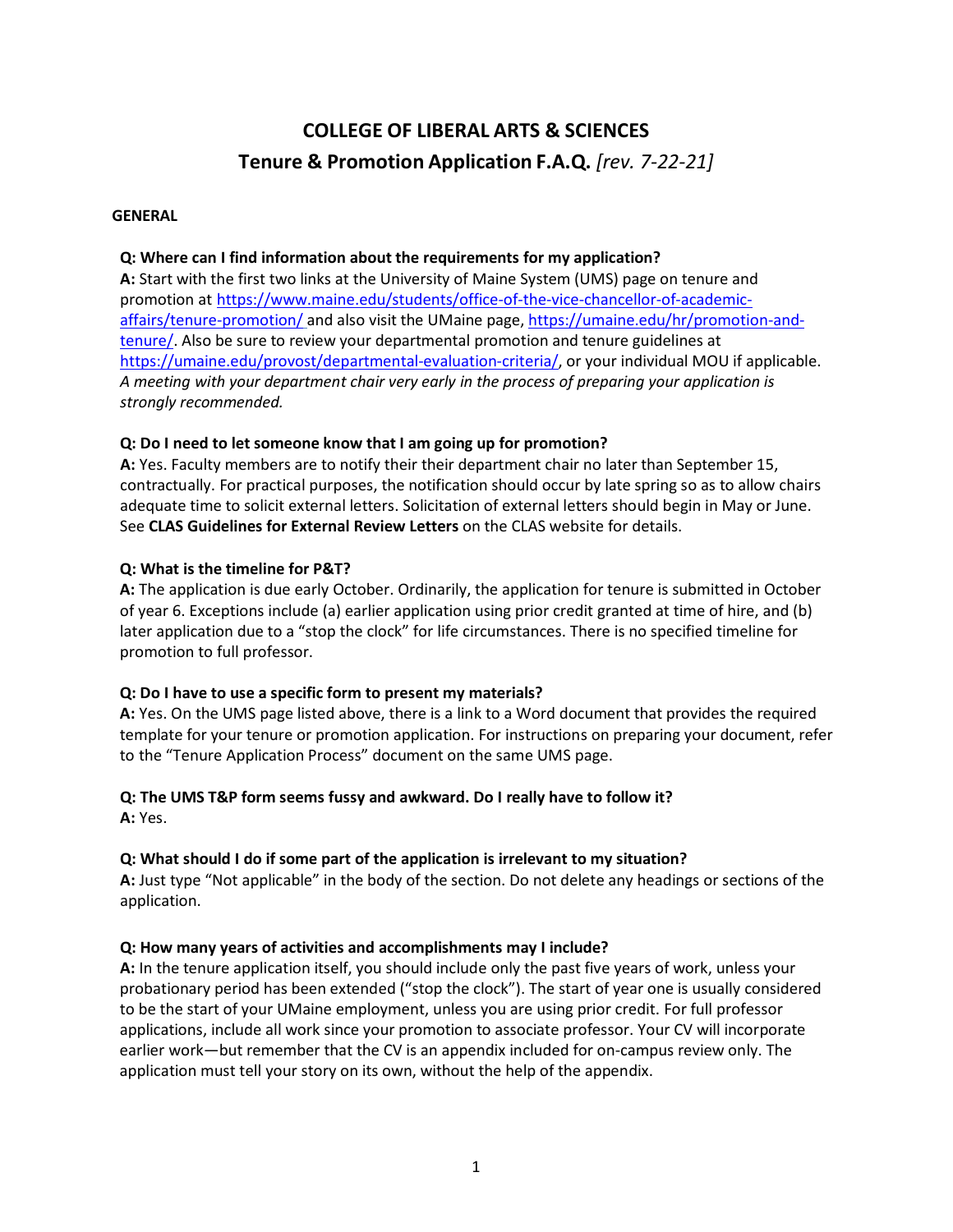## **Q: Is there a limit on the length of my T&P form?**

A: No, but longer is not better. This is a fact-based and mainly quantitative document. It should clearly show your accomplishments in terms of number of courses taught, number of students taught, success in teaching those students, number of publications, rank of publications, number of conferences papers given, grant activity, and substantive service. Describe your activities and achievements concisely. Disciplinary differences prevent us from offering specific advice on length, but we strongly recommend keeping your application focused. Don't make it hard for reviewers to figure out what you have done and how it meets the criteria by which you are being evaluated.

## **Q: Hold on. Are you saying my application for promotion is just checking boxes and listing things?**

**A.** No. There are ample opportunities to individualize your materials and tell your story, by how you organize and compose:

- Your CV
- Your concise research statement for external reviewers
- Your organization and labeling of items under T&P form headings (subheadings)
- Teaching, research, and service narratives (not too long) within the T&P form
- Your choice of extra questions from teaching evaluations
- Etc.

## **Q: Am I responsible for obtaining the signatures in the "Record of Actions" on p. 2 of the template?**

**A:** No. Your peer committee chair and chair are responsible for obtaining department signatures. The rest will be added as appropriate in the course of review.

## **Q: Will someone in the Dean's Office or HR check my application for mistakes?**

**A:** No. The Dean's Office staff will confirm only that the application includes all major required components. It is your responsibility to ensure that the application is properly formatted, complete, and free of errors and inconsistencies.

#### **Q: How exactly do I present all my materials?**

**A:** The Dean's Office staff will set up a Google drive folder in your name with subfolders for teaching materials, CV, the T&P form, letters, and publications. The publications subfolder will be the same as for your reappointments, so you can just add the most recent materials instead of starting over. You will upload your materials, and your chair will upload letters as they are received. You may create additional subfolders if desired. The key is to make sure everything is easy to find and identify.

- You, your peer committee, and your chair will have edit access until the due date for submission (early October).
- After the due date for the chair's letter to the dean, the dean and dean's advisory committee will have *read only* access.
- Your editing access will be removed after the October due date.
	- Inform your chair of late-breaking news. You cannot add to your application, but new information can be incorporated into letters.
	- Some materials (for example, a late external letter) may be added by the chair after the due date.

#### **Q: Must I submit any materials in paper?**

A: No.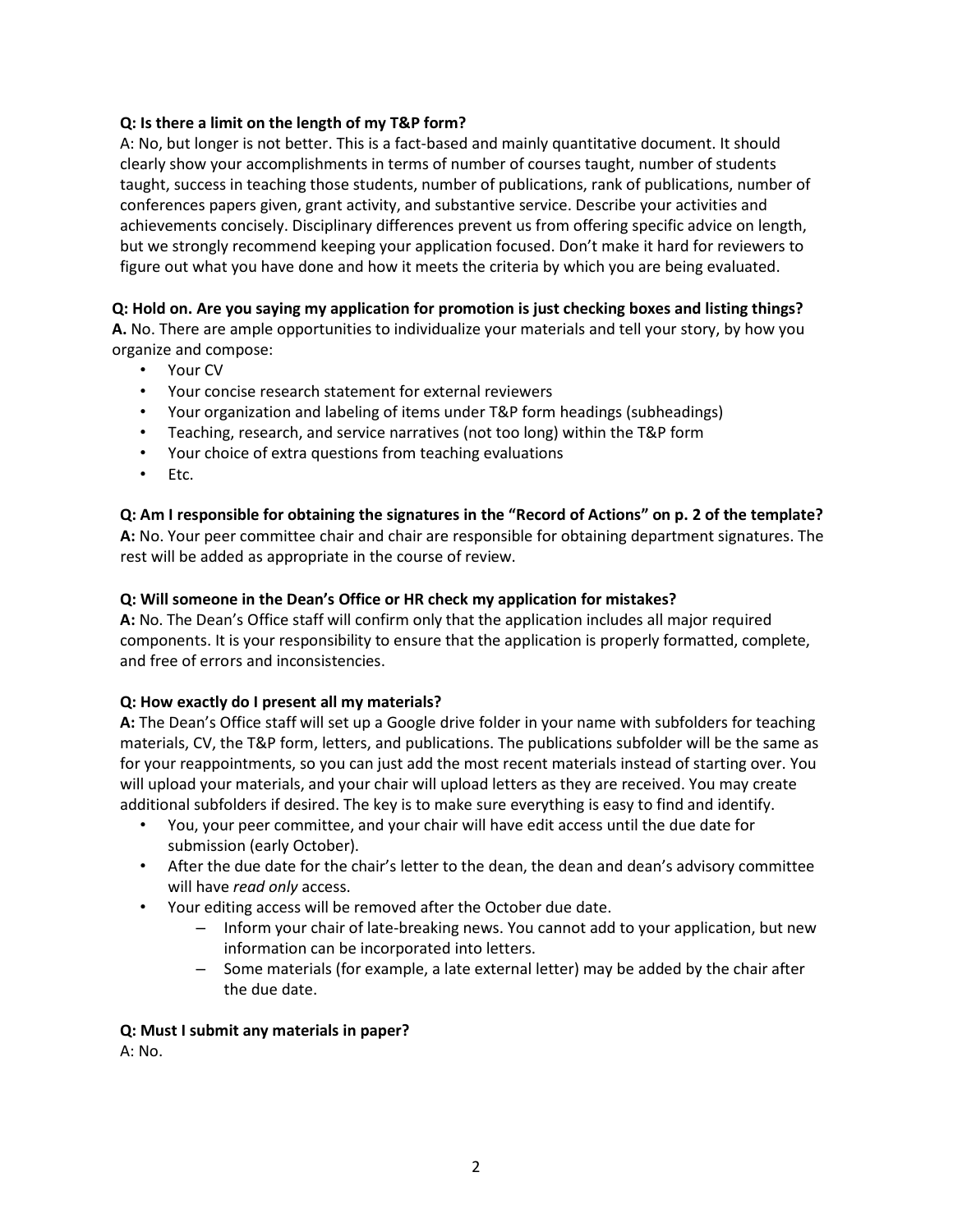## **TEACHING**

#### **Q: Where can I find the template for the summary of teaching evaluations?**

**A:** On the CLAS website, under Faculty and Staff Resources, in the Human Resources section.

#### **Q: How many years of teaching evaluations must I include?**

**A:** For tenure cases, five years. For promotion to full, all evaluations since promotion to associate.

#### **Q: Where can I find the CLAS teaching evaluation averages?**

**A:** These are generated by the Office of Institutional Research and Assessment. CLAS will provide 6 years of averages. Candidates who need more than 6 years should contact OIRA.

#### **Q: How should I document the success of my teaching?**

**A:** At minimum, provide on p. 5 of the T&P application form a table in which your student teaching evaluation scores are compared with college means. *Please use the table available on the CLAS website.* If evaluations are uncharacteristically poor for a particular class or semester, provide an explanation.

Other evidence of your teaching performance can include peer evaluations based on classroom observation. You may include signed student comments (names redacted in the T&P application), although such comments should be kept to a minimum. Course syllabi and other course materials, such as innovative assignments, may be included.

## **Q: How do I include my evaluations from another institution (in cases where prior credit was awarded at time of hire)?**

**A**: It depends, but generally faculty create a second template. The key is to make it easy to understand.

#### **LETTERS**

**Q. My application isn't due until early October, but my chair is supposed to solicit external letters in early summer. Does this mean I have to have my whole promotion package ready in June? A:** Your external letter writers need not be provided with your T&P form, teaching materials, etc. Since the letter writers focus on evaluating your research (in most cases), they should have access to your CV,

research/creative activity narrative, publications and grants, and your unit's criteria for T&P (or your MOU). Please see the **CLAS Guidelines for External Review Letters** on the CLAS website for details.

#### **Q: How do external reviewers get access to my materials?**

**A:** Electronically, in whatever way they prefer. Some may want materials to be mailed. Others are fine getting access to materials in a Google drive. Be aware that sharing the same Google folder with multiple reviewers will disclose their identities to one another. In those rare situations when an essential item does not exist digitally, hard copy should be provided. Your chair or peer committee chair will take care of this.

#### **Q: How are external review letters added to my application?**

**A:** Letters will be added by the department chair (or sometimes the peer committee chair). Copies will be shared with you as well. For each letter, you must include the following information on a cover sheet:

- The evaluator's name and institution.
- A statement of the evaluator's relationship with you. That relationship should not be close. Close